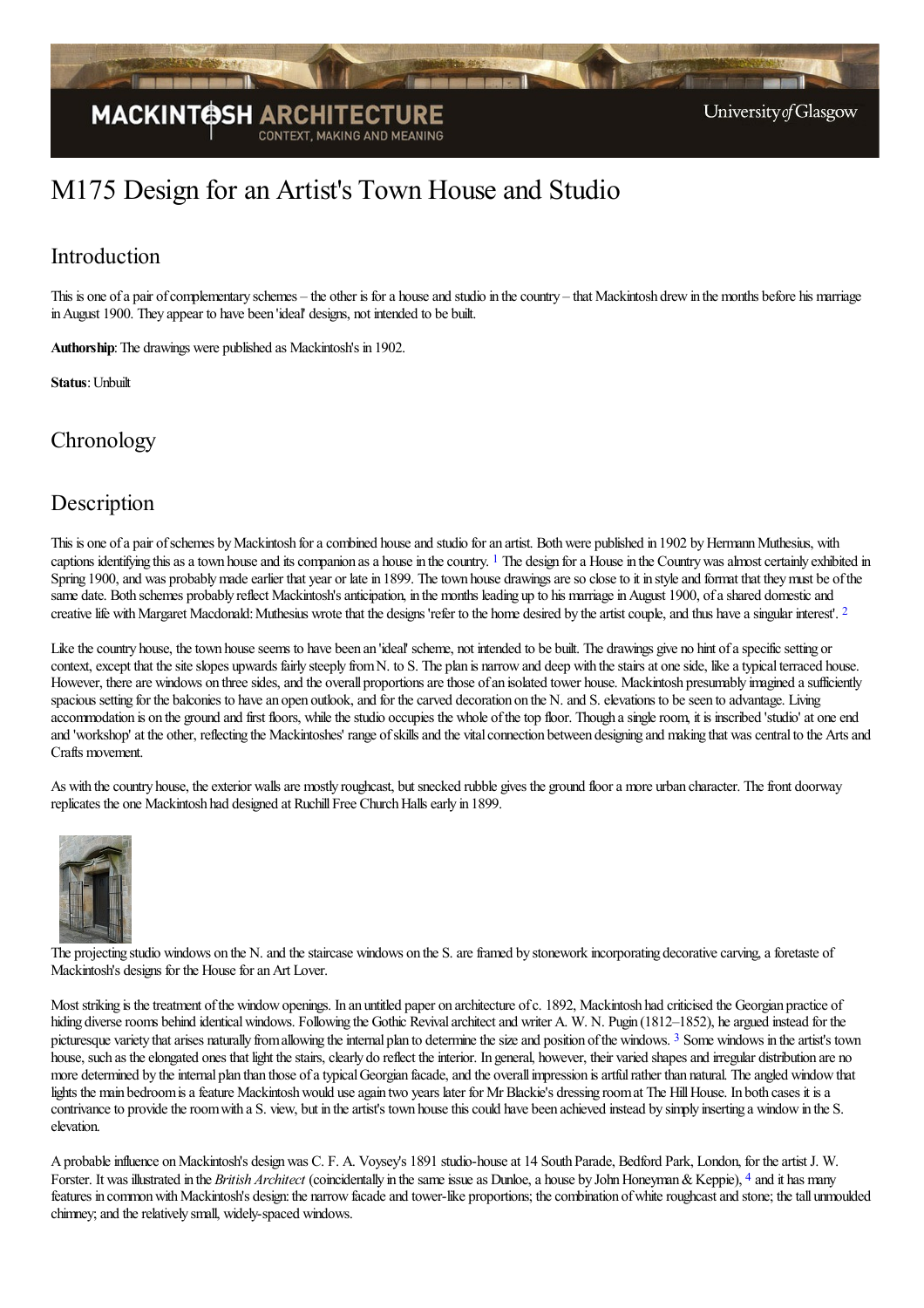

# People

### **Other:**

 $\bullet$ 

# Job Book

The job books of Honeyman & Keppie (later Honeyman, Keppie & Mackintosh) are now held by The Hunterian, University of Glasgow and include four volumes related to the Mackintosh period. The books were used by the firm to keep a project-by-project, day-by-day record of contractors, suppliers and expenditure. The name of a project and/or client is usually at the top of the left-hand page, followed by information about tradesmen who tendered. The name ofthe measurer (quantity surveyor) is usually at thetop oftheright-hand page, followed by information about payments to contractorsand suppliers. All ofthe data for  $M175$  is entered in the tables below.

Page numbering is not consistent in the job books. Sometimes a single number refers to a double-page spread and sometimes each page is individually numbered. Here, each image of a double-page spread is identified by the number given at the top of the left-hand page. (Images of all of the pages from the four job books can be found at Browse Job Books, Visit Book and Cash Book.)

The following information about M175 has been extracted from the job books:



#### **Client**:

#### **Tenders**:

| <br>$- - - -$<br>_ _ _ _ _ _ _ _ _ | œ | -<br><b>TIM</b> | .)ate | ⁄ alue |  |
|------------------------------------|---|-----------------|-------|--------|--|
|------------------------------------|---|-----------------|-------|--------|--|

#### **Payments (trades):**

| rame | ---<br>$\sim$ $\sim$ |
|------|----------------------|
|      |                      |

#### **Payments (suppliers):**

|--|

#### **Measurer fee payment:** ()

### **Total cost:**

### Documents

### Images

### Bibliography

### Published